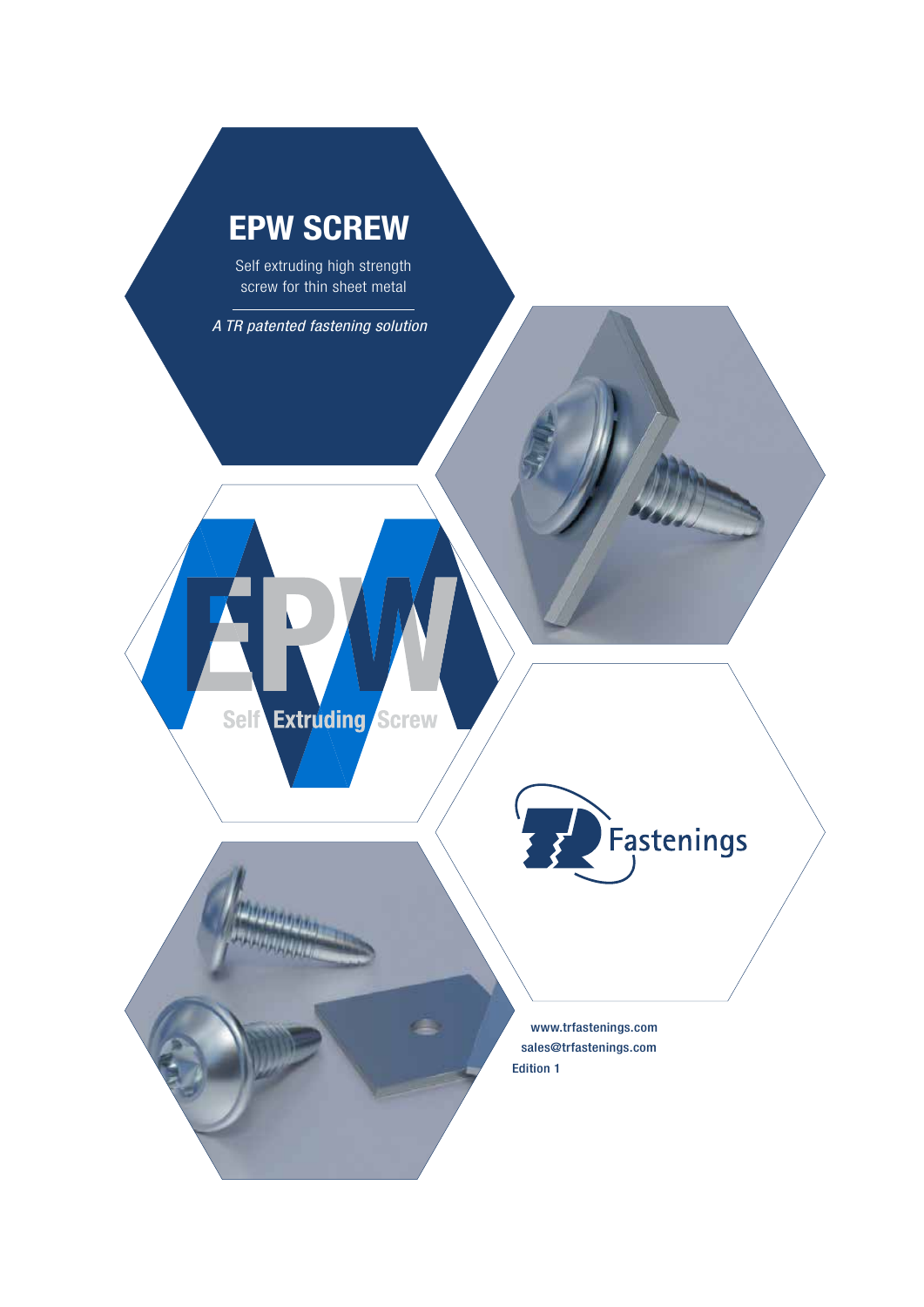# THE PRODUCT

#### TR has developed and patented a brand new self-extruding thread-form called EPW.

EPW screws create their own female threads in punched thin sheet metal thereby dramatically reducing the cost and time of assembly.

#### Feature and benefits:

- Removable, strong screw joint
- High stripping torque
- High break loose and prevailing torque
- Excellent vibration resistance
- Combined thread forming and creation of strong extruded profile
- Very high radial compression on screw shank
- Standard machine screws can be used in created thread
- Easy to disassemble and recycle
- Fast, low cost joints
- Can be used for electrical earth connections



Note: Due to the fact that fastening applications differ greatly, the information provided is for guidance only and is correct to the best of our knowledge. The customer must satisfy<br>themselves with the performance of the

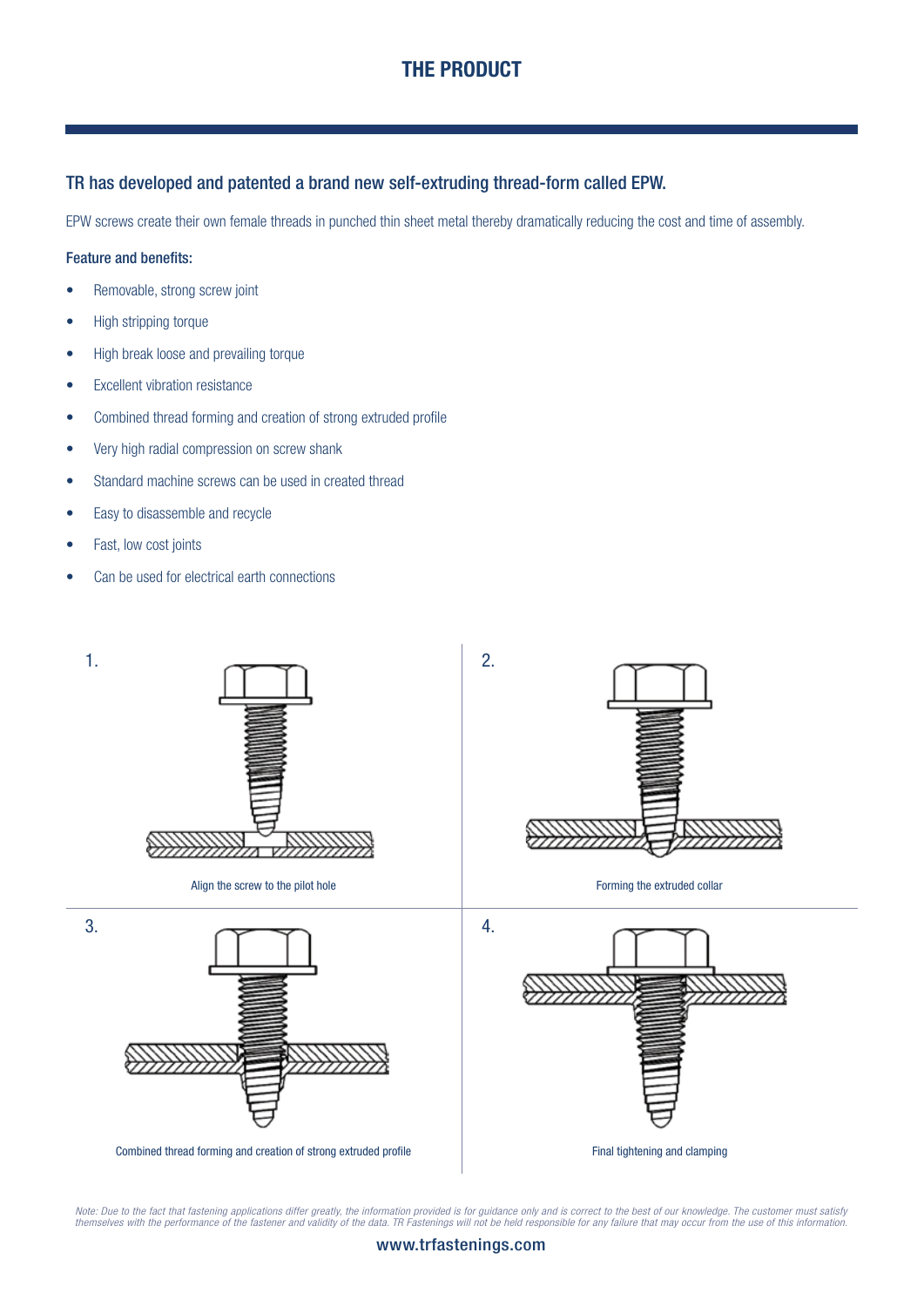# THE DESIGN

| <b>Type</b>                  | <b>EPW</b>                                                                                                                                                                                                                                                                                                                                                                                                                                                                      | EPW <sub>2</sub>                                                                                                                                                                                                                                                                                                                                                                                                                        | EPW <sub>3</sub>                                                                                                                                                                                                                                                                                                                                                                                                                               |  |  |
|------------------------------|---------------------------------------------------------------------------------------------------------------------------------------------------------------------------------------------------------------------------------------------------------------------------------------------------------------------------------------------------------------------------------------------------------------------------------------------------------------------------------|-----------------------------------------------------------------------------------------------------------------------------------------------------------------------------------------------------------------------------------------------------------------------------------------------------------------------------------------------------------------------------------------------------------------------------------------|------------------------------------------------------------------------------------------------------------------------------------------------------------------------------------------------------------------------------------------------------------------------------------------------------------------------------------------------------------------------------------------------------------------------------------------------|--|--|
|                              |                                                                                                                                                                                                                                                                                                                                                                                                                                                                                 |                                                                                                                                                                                                                                                                                                                                                                                                                                         |                                                                                                                                                                                                                                                                                                                                                                                                                                                |  |  |
| <b>Screw Material</b>        | Case hardened mild steel                                                                                                                                                                                                                                                                                                                                                                                                                                                        | Case hardened mild steel                                                                                                                                                                                                                                                                                                                                                                                                                | Case hardened mild steel                                                                                                                                                                                                                                                                                                                                                                                                                       |  |  |
| <b>Surfaces</b>              | Chrome VI-free surfaces<br>$\bullet$<br>White Zinc plated passivated<br>$\bullet$<br>White Zinc plated passivated+sealant<br>$\bullet$<br>ZNFe or ZnNi, transparent passivated (with or without black top coats)<br>$\bullet$<br>Geomet<br>$\bullet$                                                                                                                                                                                                                            |                                                                                                                                                                                                                                                                                                                                                                                                                                         |                                                                                                                                                                                                                                                                                                                                                                                                                                                |  |  |
| <b>Application</b>           | Fastening with pre-punched hole                                                                                                                                                                                                                                                                                                                                                                                                                                                 | Fastening with pre-punched hole                                                                                                                                                                                                                                                                                                                                                                                                         | Fastening with pre-punched hole                                                                                                                                                                                                                                                                                                                                                                                                                |  |  |
| <b>Installation material</b> | Steel 0.4 - 1.0 mm<br>$\bullet$<br>Aluminium 0.4 - 1.5 mm<br>$\bullet$                                                                                                                                                                                                                                                                                                                                                                                                          | Steel 0.4 - 1.0 mm<br>$\bullet$<br>Aluminium 0.4 - 1.5 mm<br>$\bullet$                                                                                                                                                                                                                                                                                                                                                                  | Steel 0.4 - 1.0 mm<br>$\bullet$<br>Aluminium 0.4 - 1.5 mm<br>$\bullet$                                                                                                                                                                                                                                                                                                                                                                         |  |  |
| <b>Characteristics</b>       | Standard forming torque and<br>$\bullet$<br>normal assembly pushing force<br>Pilot hole diameter about half<br>$\bullet$<br>the nominal screw diameter<br>Due to the bigger clearance<br>$\bullet$<br>hole compared to the smaller<br>pilot hole, some tolerances can<br>be compensated for<br>Suited for automated and<br>$\bullet$<br>manual assembly<br>High joint strength $-$ the<br>$\bullet$<br>extruded profile is about<br>twice the original sheet metal<br>thickness | Lower forming torque<br>$\bullet$<br>Pilot hole diameter about half<br>$\bullet$<br>the nominal screw diameter<br>Due to the bigger clearance<br>$\bullet$<br>hole compared to the smaller<br>pilot hole, some tolerances can<br>be compensated for<br>Suited for automated and<br>$\bullet$<br>manual assembly<br>High joint strength $-$ the<br>$\bullet$<br>extruded profile is about<br>twice the original sheet metal<br>thickness | Lower assembly pushing force<br>$\bullet$<br>Pilot hole diameter about half<br>$\bullet$<br>the nominal screw diameter<br>Due to the bigger clearance<br>$\bullet$<br>hole compared to the smaller<br>pilot hole, some tolerances can<br>be compensated for<br>Suited for automated and<br>$\bullet$<br>manual assembly<br>High joint strength - the<br>$\bullet$<br>extruded profile is about twice<br>the original sheet metal thick<br>ness |  |  |

Note: Due to the fact that fastening applications differ greatly, the information provided is for guidance only and is correct to the best of our knowledge. The customer must satisfy<br>themselves with the performance of the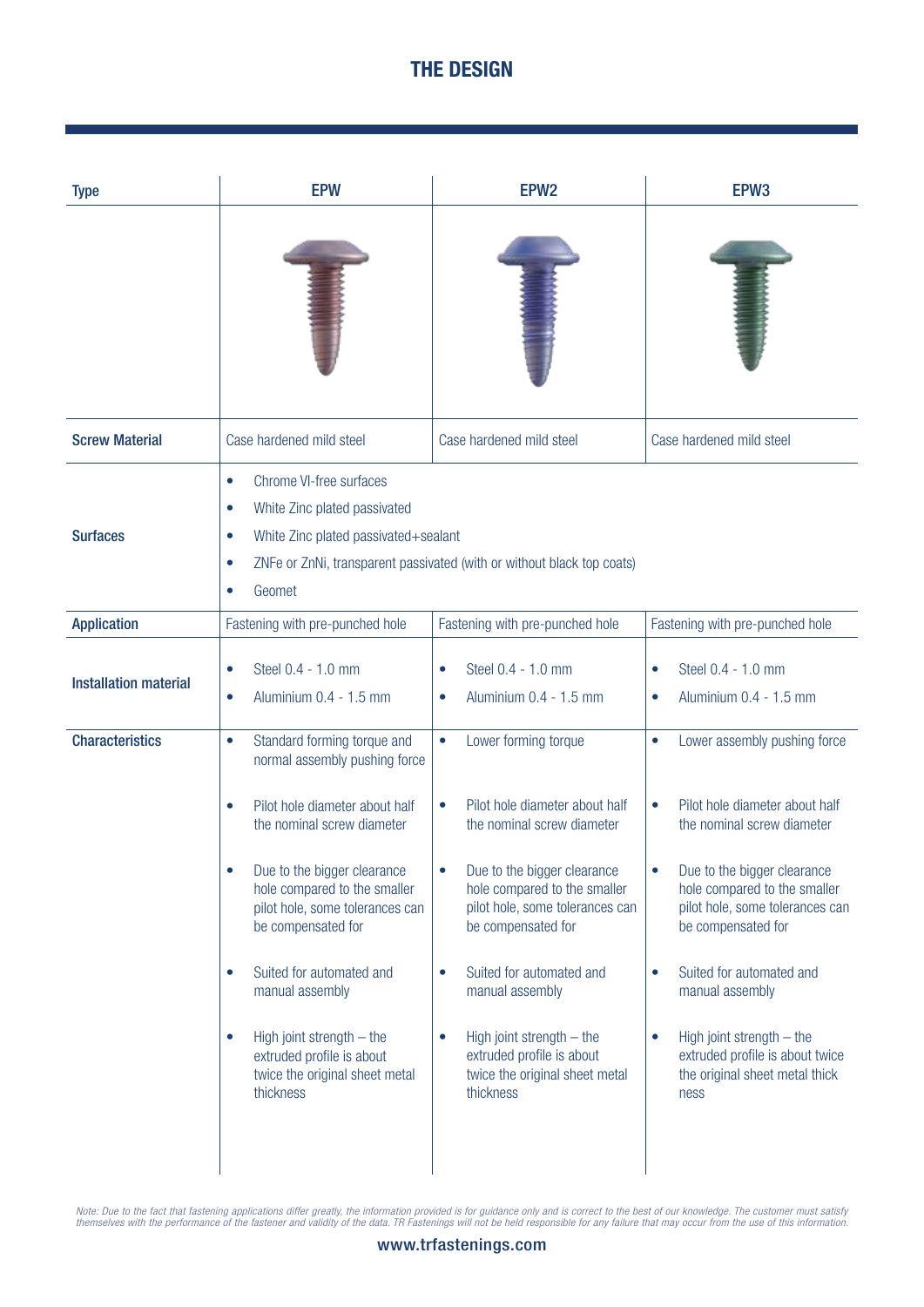## DESIGN RECOMMENDATIONS



The usable thread length b of the EPW screw depends on the thickness of S1 and the sheet metal thickness S2.

It is given by:  $b = S1 + 2 \times S2$ 

## Manufacturing range

| <b>EPW</b>      | M3.5                               |                  |      | M4         |                  |      | M <sub>5</sub> |                  |      |
|-----------------|------------------------------------|------------------|------|------------|------------------|------|----------------|------------------|------|
| screw           | <b>EPW</b>                         | EPW <sub>2</sub> | EPW3 | <b>EPW</b> | EPW <sub>2</sub> | EPW3 | <b>EPW</b>     | EPW <sub>2</sub> | EPW3 |
| Length:<br>(mm) | <b>USABLE THREAD LENGTH b (mm)</b> |                  |      |            |                  |      |                |                  |      |
| 7               | 2.7                                |                  | 2.9  |            |                  |      |                |                  |      |
| 8               | 3.7                                |                  | 3.9  | 3.1        |                  | 3.3  |                |                  |      |
| 9               | 4.7                                | 2.5              | 4.9  | 4.1        |                  | 4.3  |                |                  |      |
| 10              | 5.7                                | 3.5              | 5.9  | 5.1        | 2.5              | 5.3  | 2.5            |                  | 2.7  |
| 11              | 6.7                                | 4.5              | 6.9  | 6.1        | 3.5              | 6.3  | 3.5            | 2.5              | 3.7  |
| 12              | 7.7                                | 5.5              | 7.9  | 7.1        | 4.5              | 7.3  | 4.5            | 3.5              | 4.7  |
| 13              | 8.7                                | 6.5              | 8.9  | 8.1        | 5.5              | 8.3  | 5.5            | 4.5              | 5.7  |
| 15              | 10.7                               | 7.5              | 10.9 | 10.1       | 7.5              | 10.3 | 7.5            | 6.5              | 7.7  |

### Recommendation hole diameter dv [mm] for EPW

The optimum hole diameter depends on the respective requirement and is stipulated in an application specific way.

|                                     |             |             |                | $\emptyset$ dD                                |
|-------------------------------------|-------------|-------------|----------------|-----------------------------------------------|
| <b>EPW screw</b>                    |             |             |                | $\emptyset$ dv                                |
| <b>Sheet thickness</b><br>$S2$ (mm) | M3.5        | M4          | M <sub>5</sub> | 5                                             |
| 0.4                                 | $1.2 - 1.7$ | $1.5 - 2.0$ | $2.0 - 2.5$    |                                               |
| 0.5                                 | $1.5 - 1.9$ | $1.6 - 2.1$ | $2.3 - 2.9$    | S                                             |
| 0.6                                 | $1.7 - 2.1$ | $1.9 - 2.3$ | $2.6 - 3.2$    |                                               |
| 0.7                                 | $1.9 - 2.3$ | $2.2 - 2.6$ | $3.0 - 3.5$    |                                               |
| 0.8                                 | $2.0 - 2.4$ | $2.5 - 3.0$ | $3.3 - 3.8$    | Pilot hole dy for steel                       |
|                                     | $2.3 - 2.6$ | $2.8 - 3.3$ | $3.7 - 4.0$    | dv: pilot hole diameter<br>dD: clearance hole |

Note: Due to the fact that fastening applications differ greatly, the information provided is for guidance only and is correct to the best of our knowledge. The customer must satisfy<br>themselves with the performance of the

#### www.trfastenings.com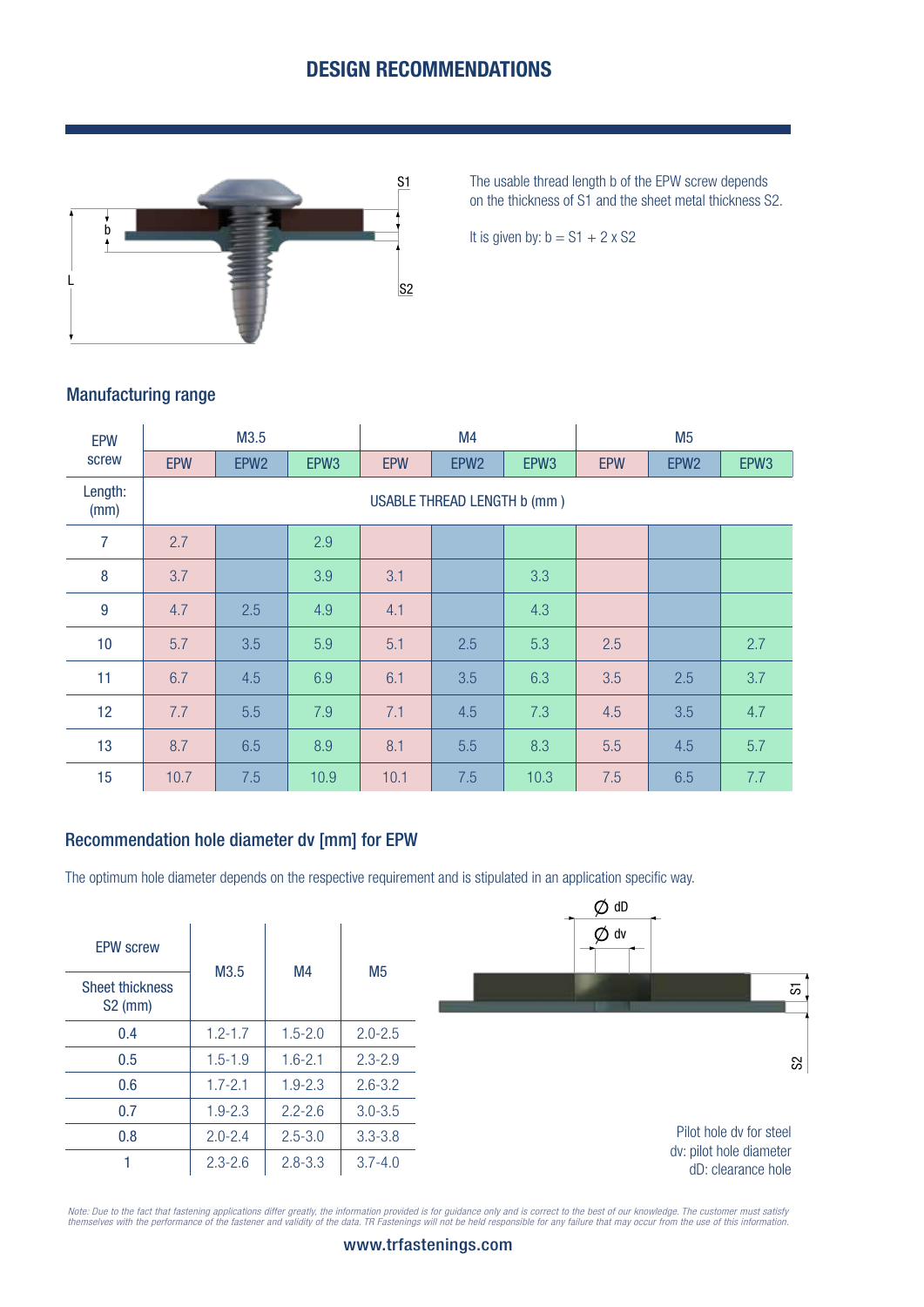## ASSEMBLY RECOMMENDATION



- 1. Forming the extruded collar
- 2. Thread forming
- 3. Engagement of full threads
- 4. Tightening

The fastening time and flow-drilling process depends on the following parameters:

- Screw diameter
- Type of screw point
- Driver tool speed
- Sheet thickness
- Sheet quality / material specification
- End load
- Part preparation

TR can advise on the correct set up and joint design to deliver the best performance for your application.

### Driver Tool Selection

For the flow-drilling process a certain end load and high driver speed are necessary as well as a certain driver torque for thread forming and tightening.

The necessary assembly data like driver speed and tightening torque are depending on:

- Sheet thickness
- Material strength
- Surface treatment
- Material of the clamped part
- Requirements of the screw joint



Note: Due to the fact that fastening applications differ greatly, the information provided is for guidance only and is correct to the best of our knowledge. The customer must satisfy<br>themselves with the performance of the

#### www.trfastenings.com